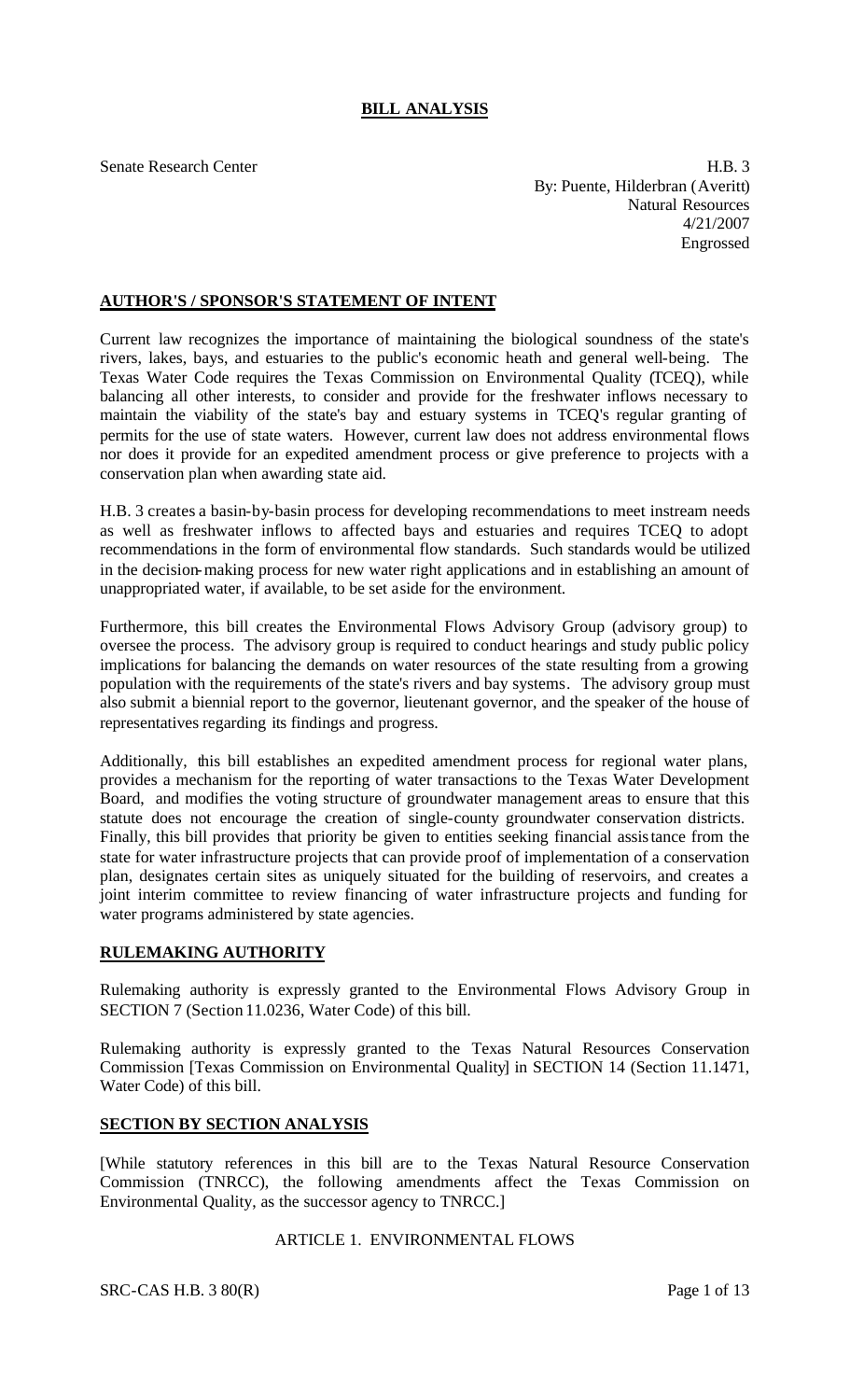SECTION 1. Amends the heading to Section 5.506, Water Code, to read as follows:

Sec. 5.506. EMERGENCY SUSPENSION OF PERMIT CONDITION RELATING TO, AND EMERGENCY AUTHORITY TO MAKE AVAILABLE WATER SET ASIDE FOR, BENEFICIAL INFLOWS TO AFFECTED BAYS AND ESTUARIES AND INSTREAM USES.

SECTION 2. Amends Section 5.506, Water Code, by adding Subsection (a-1) and amending Subsections (b) and (c), as follows:

(a-1) Authorizes state water that is set aside by the Texas Commission on Environmental Quality (TCEQ) to meet the needs for freshwater inflows to affected bays, estuaries, and instream uses under Section  $11.1471(a)(2)$  to be made available temporarily for other essential beneficial uses if TCEQ finds that an emergency exists that cannot practically be resolved in another way.

(b) Requires TCEQ to give written notice of the proposed action, rather than suspension, to the Texas Parks and Wildlife Department (TPWD) before TCEQ suspends a permit condition under Subsection (a) or makes water available temporarily under Subsection (a-1). Requires TCEQ to give TPWD an opportunity to submit comments on the proposed action, rather than suspension, for a period of 72 hours from receipt of the notice and requires TCEQ to consider those comments before issuing an order implementing the proposed action, rather than imposing suspension.

(c) Authorizes TCEQ to suspend a permit condition under Subsection (a) or make water available temporarily under Subsection (a-1) without notice except as required by Subsection (b).

SECTION 3. Amends Section 5.701(j), Water Code, to provide that a fee is not required for a water right that is deposited into the Texas Water Trust. Deletes existing text that waives the fee for applications for instream-use water rights.

SECTION 4. Amends Section 11.002, Water Code, by adding Subdivisions (15)-(19) to define "environmental flow analysis," "environmental flow regime," "environmental flow standards," "advisory group," and "science advisory committee."

SECTION 5. Amends Section 11.023(a), Water Code, to authorize state water to be appropriated, stored, or diverted for certain uses, to the extent that state water has not been set aside by the Texas Natural Resources Conservation Commission (TNRCC) under Section 11.1471(a)(2) to meet downstream instream flow needs or freshwater inflow needs.

SECTION 6. Amends Section 11.0235, Water Code, by amending Subsections (c) and (e) and adding Subsections  $(d-1)-(d-6)$  and  $(f)$ , as follows:

(c) Provides that the legislature has expressly required TNRCC, while balancing all other public interests, to consider and, to the extent practicable, provide for the freshwater inflows and instream flows necessary to maintain the validity of the state's stream, rivers, and bay and estuary systems in TNRCC's regular granting of permits for the use of state waters. Requires all permit conditions relating to freshwater inflows to affected bays, estuaries, and instream flow needs, as an essential part of the state's environmental flows policy, to be subject to temporary suspension if necessary for water to be applied to essential beneficial uses during emergencies.

(d-1) Provides that existing water rights that are converted to water rights for environmental purposes should be enforced in a manner consistent with the enforcement of water rights for other purposes as provided by the laws of this state governing the appropriation of state water.

(d-2) Requires the state to have a process with specific timelines for prompt action to address environmental flow issues in the state's major basin and bay systems, especially those systems in which unappropriated water is still available, based on legislative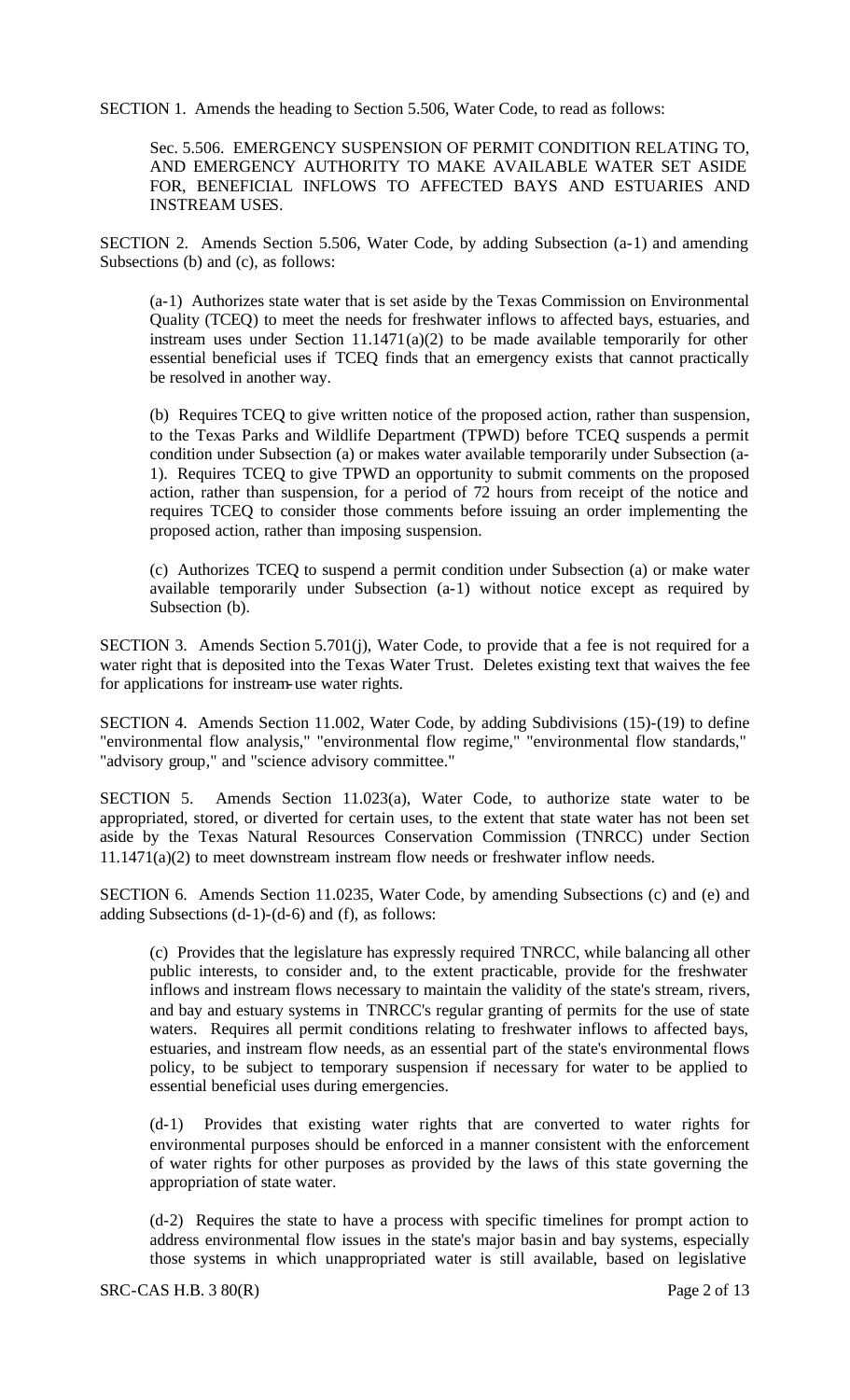findings that provide certainty in water management and development and provide adequate protection of the state's streams, rivers, bays, and estuaries.

(d-3) Sets forth legislative findings regarding basins in which water is available for appropriation and those in which the unappropriated water will be set aside for instream flow and freshwater inflow protection and recommendations for TNRCC's plan of action.

(d-4) Sets forth legislative findings regarding limitations on freshwater inflow needs for bays and estuaries, proposed state improvements, and more extensive reviews and examinations of program details.

(d-5) Sets forth legislative findings regarding the management of water to meet instream flow and freshwater inflow needs, to be evaluated on a regular basis and adapted to reflect scientific improvements and future changes, and the development of management strategies for specific environmental flow needs.

(d-6) Sets forth legislative findings regarding recommendations for state action to protect instream flows and freshwater inflows through a regional consensus-based approach involving balanced representation throughout the state.

(e) Provides that pressures and demands on water resources require priorities to be effectively addressed by detailing the manner in which environmental flow standards are to be developed using the environmental studies and determine the manner in which those standards will be integrated into the regional water planning and water permitting process.

(f) Sets forth legislative recognition that effective implementation of the approach provided by this chapter (Water Rights) for protecting instream flows and freshwater inflows will require more effective water rights administration and enforcement systems than are currently available in most areas of the state.

SECTION 7. Amends Subchapter B, Chapter 11, Water Code, by adding Sections 11.0236, 11.02361, 11.02362, and 11.0237, as follows:

Sec. 11.0236. ENVIRONMENTAL FLOWS ADVISORY GROUP. (a) Creates the environmental flows advisory group (advisory group).

(b) Sets forth the composition of the nine-member advisory group.

(c) Requires the three members of the advisory group appointed by the governor to be appointed from certain entities.

(d) Provides that each member of the advisory group serves at the will of the person who appointed the member.

(e) Provides that the appointed senator with the most seniority and the appointed house member with the most seniority serve together as co-presiding officers of the advisory group.

(f) Entitles a member of the advisory group to reimbursement of the travel expenses incurred by the member while conducting the business of the advisory group, as provided by the General Appropriations Act, but prohibits a member of the advisory group from receiving compensation for any other service on the advisory group.

(g) Authorizes the advisory group to accept gifts and grants from any source to be used to carry out a function of the advisory group.

(h) Requires TNRCC to provide staff support for the advisory group.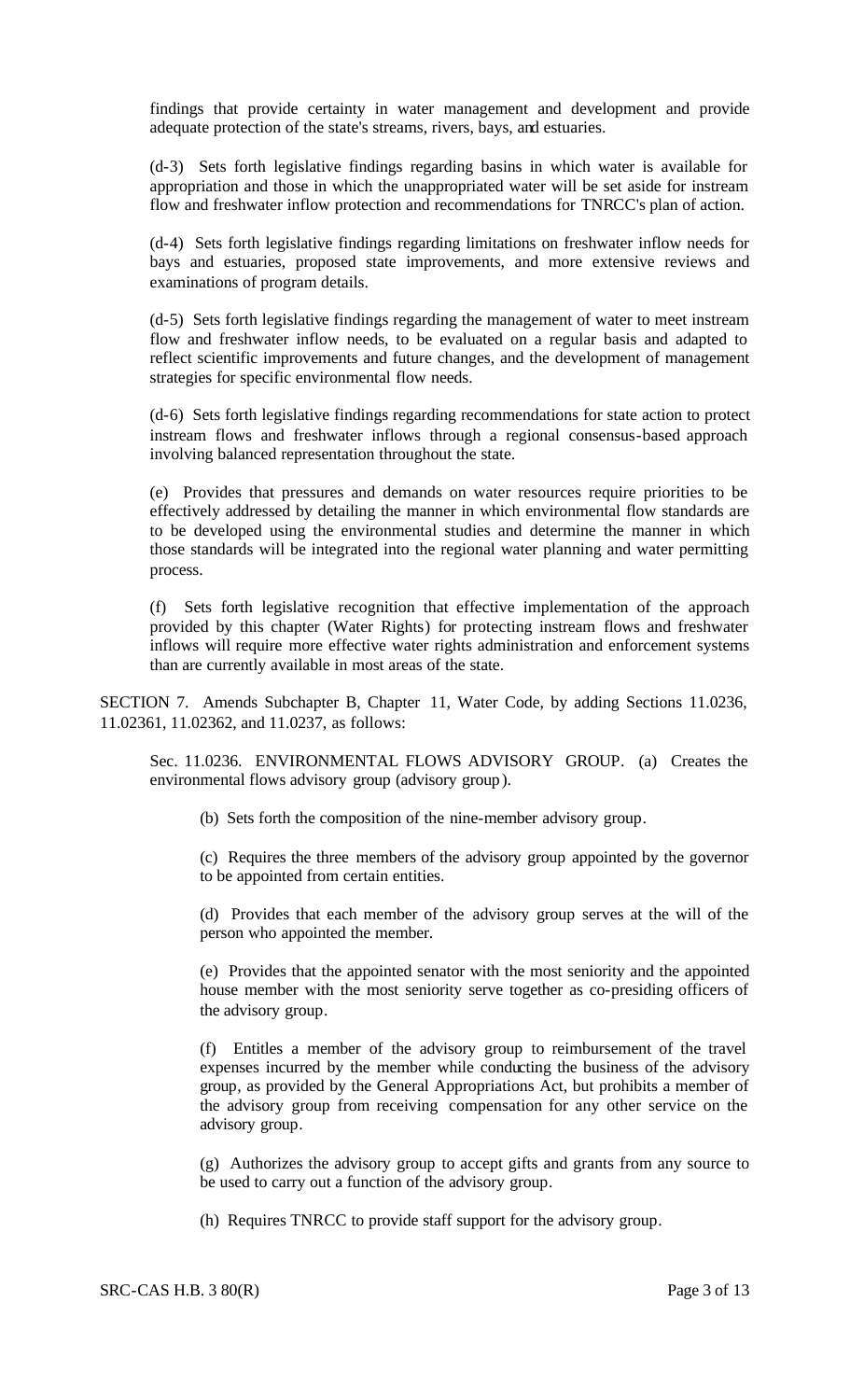(i) Requires the advisory group to conduct public hearings and study public policy implications for certain purposes and other issues that the advisory group determines have importance and relevance to the protection of environmental flows. Requires the advisory group, in evaluating the options for providing adequate environmental flows, to take notice of the strong public policy imperative that exists in this state regarding environmental flows. Requires the advisory group to specifically address ways that the ecological soundness of riverine, bay, and estuary systems will be ensured in the water rights administration and enforcement and water allocation processes and appropriate methods to encourage persons voluntarily to convert reasonable amounts of existing water rights to use for environmental flow protection temporarily or permanently.

(j) Authorizes the advisory group to adopt rules, procedures, and policies as needed to administer this section, to implement its responsibilities, and to exercise its authority under Sections 11.02361 and 11.02362.

(k) Provides that Chapter 2110 (State Agency Advisory Committees), Government Code, does not apply to the size, composition, or duration of the advisory group.

(l) Requires the advisory group to issue and promptly deliver to the governor, lieutenant governor, and speaker of the house of representatives by December 1, 2008, and every two years thereafter, copies of a report summarizing certain information.

(m) Abolishes the advisory group on the date that TNRCC has adopted environmental flow standards under Section 11.1471 for all of the river basin and bay systems in this state.

Sec. 11.02361. TEXAS ENVIRONMENTAL FLOWS SCIENCE ADVISORY COMMITTEE. (a) Provides that the Texas environmental flows science advisory committee (science advisory committee) consists of at least five, but not more than nine, members appointed by the advisory group.

(b) Requires the advisory group to appoint persons who will provide an objective perspective and diverse technical experience in certain fields pertinent to the evaluation of environmental flows to the science advisory committee.

(c) Provides that the members of the science advisory committee serve five-year terms expiring March 1. Provides that a vacancy on the science advisory committee is filled by appointment by the co-presiding officers of the advisory group for the unexpired term.

(d) Provides that Chapter 2110, Government Code, does not apply to the size, composition, or duration of the science advisory committee.

(e) Requires the science advisory committee to serve as an objective scientific body to advise and make recommendations to the advisory group on issues relating to the science of environmental flow protection and develop recommendations to help overall direction, coordination, and consistency relating to specific issues concerning environmental flows.

(f) Requires TNRCC, TPWD, and the Texas Water Development Board (TWDB), in order to assist the advisory group in assessing the extent to which the recommendations of the science advisory committee are considered and implemented, to provide written reports to the advisory group, at intervals determined by the advisory group, that describe the actions taken by each agency in response to each recommendation and, for those recommendations not implemented, the reasons for it not being implemented.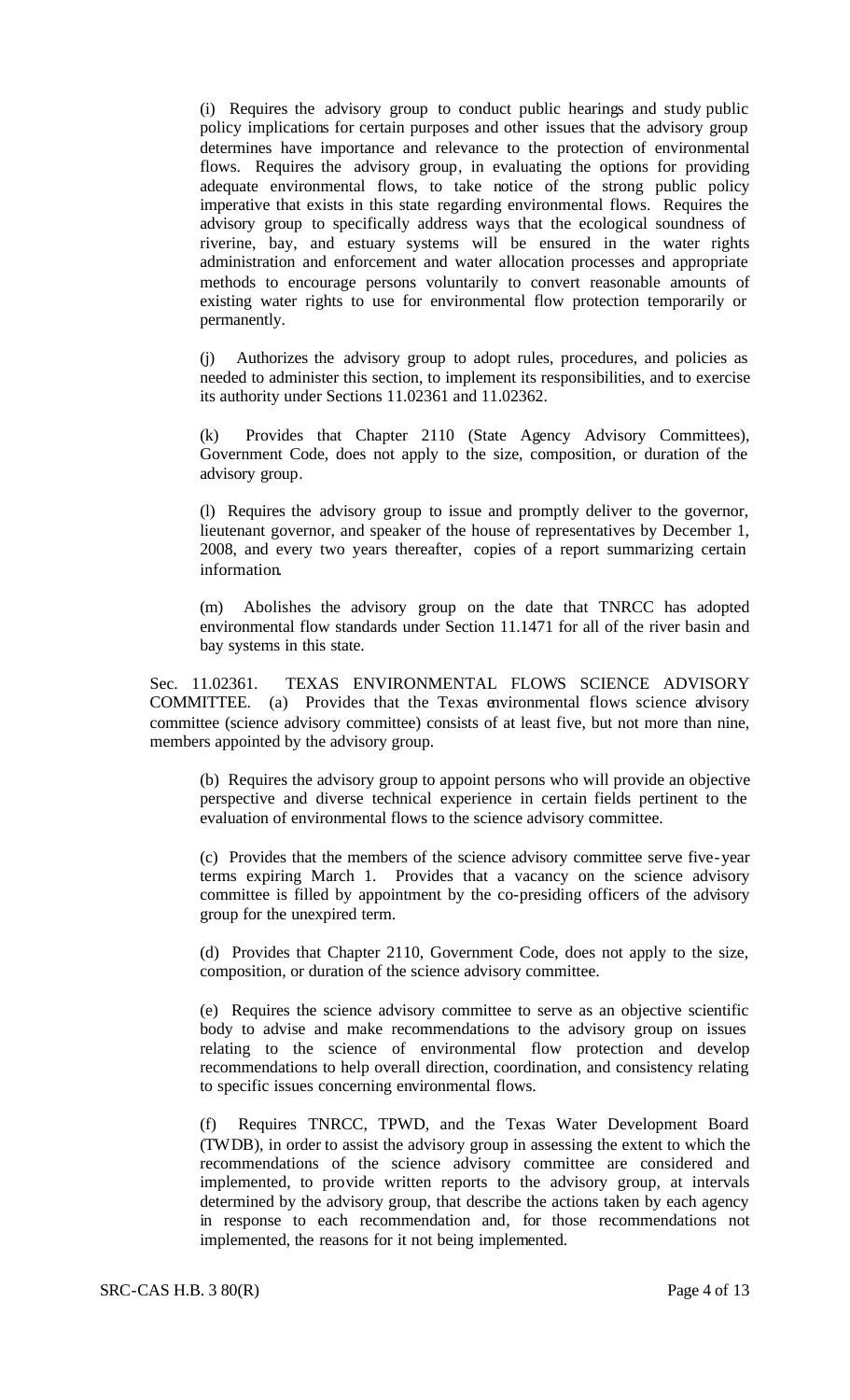(g) Abolishes the science advisory committee on the date the advisory group is abolished under Section 11.0236(m).

Sec. 11.02362. DEVELOPMENT OF ENVIRONMENTAL FLOW REGIME RECOMMENDATIONS. (a) Requires the advisory group, no later than November 1, 2007, and for the purposes of this section, to define the geographical extent of each river basin and bay system in the state for the purpose of developing environmental flow regime recommendations under this section and adoption of environmental flow standards under Section 11.1471.

(b) Requires the advisory group to give priority in descending order to the following river basin and bay systems of the state for the purpose of developing environmental flow regime recommendations and adopting environmental flow standards:

(1) the river basin and bay system consisting of the Trinity and San Jacinto Rivers and Galveston Bay and the river basin and bay system consisting of the Sabine and Neches Rivers and Sabine Lake Bay;

(2) the river basin and bay system consisting of the Colorado and Lavaca Rivers and Matagorda and Lavaca Bays and the river basin and bay system consisting of the Guadalupe, San Antonio, Mission, and Aransas Rivers, and Mission, Copano, Aransas, and San Antonio Bays; and

(3) the river basin and bay system consisting of the Nueces River and Corpus Christi and Baffin Bays, the river basin and bay system consisting of the Rio Grande, the Rio Grande estuary, the Lower Laguna Madre, and the Brazos River and its associated bay and estuary system.

(c) Requires that for the river basin and bay systems listed in Subsection  $(b)(1)$ :

(1) the advisory group appoint the basin and bay area stakeholders committee not later than November 1, 2007;

(2) the basin and bay area stakeholders committee establish a basin and bay expert team not later than March 1, 2008;

(3) the basin and bay expert science team finalize environmental flow regime recommendations and submit them to the basin and bay area stakeholders committee, the advisory group, and TNRCC not later than March 1, 2009, except that at the request of the basin and bay area stakeholders committee for good cause shown, the advisory group is authorized to extend the deadline provided by this subdivision;

(4) the basin and bay area stakeholders committee submit to TNRCC its comments on and recommendations regarding the basin and bay expert science team's recommended environmental flow regime not later than September 1, 2009; and

(5) TNRCC adopt the environmental flow standards as provided by Section 11.1471 not later than September 1, 2010.

(d) Requires the advisory group to appoint the basin and bay area stakeholders committees for the river basin and bay systems listed in Subsection (b)(2), not later than September 1, 2008, and for the river basin and bay systems listed in Subsection (b)(3) not later than September 1, 2009. Requires the advisory group to establish a schedule for the performance of the tasks listed in Subsection (c)(2)- (5) with regard to the river basin and bay systems listed in Subsections (b)(2) and (3) that will result in the adoption of environmental flow standards for that river basin and bay system by TNRCC, as soon as is reasonably possible. Requires each basin and bay area stakeholders committee and basin and bay expert science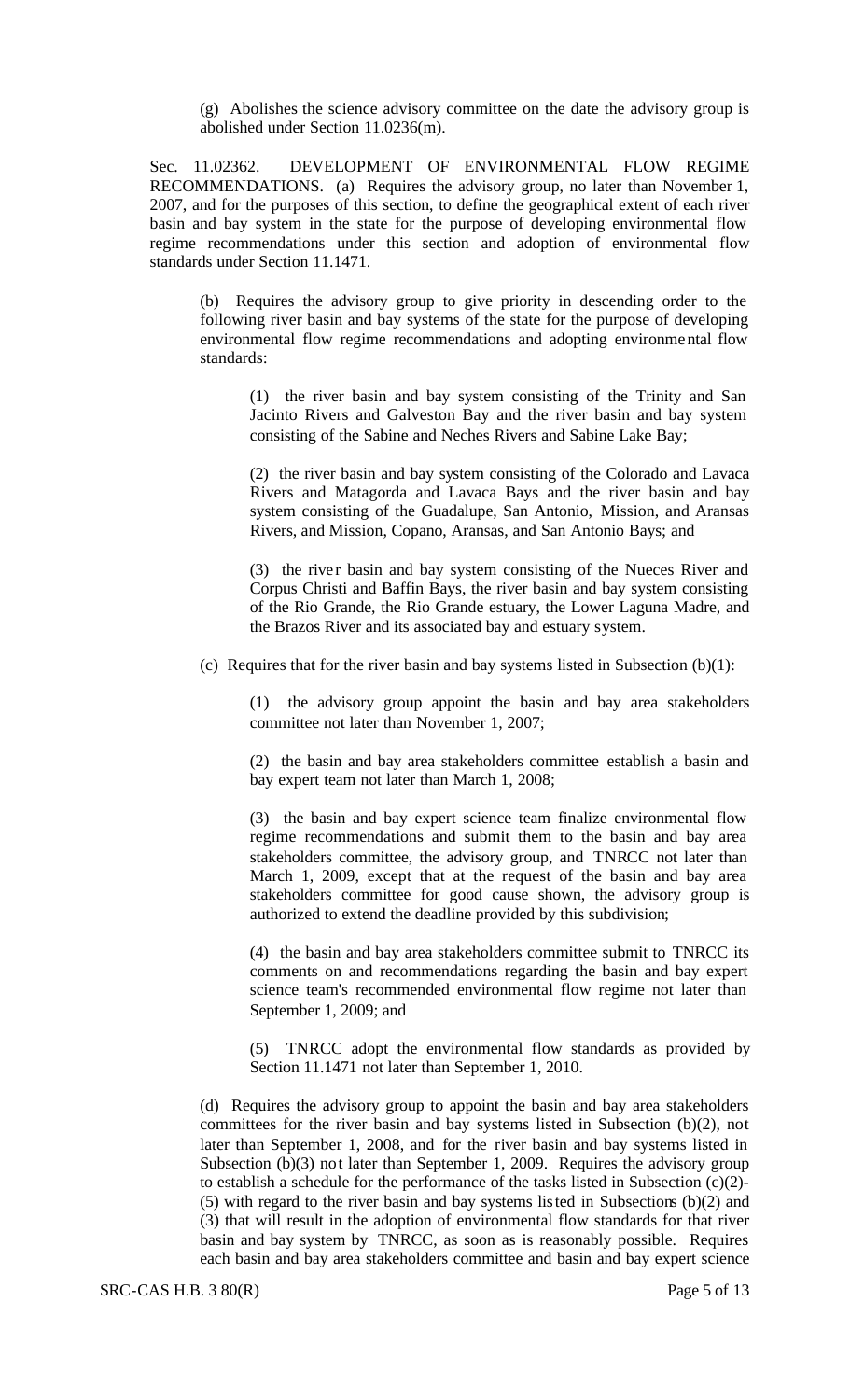team for a river basin and bay system listed in Subsection (b)(2) or (3) to make recommendations to the advisory group with regard to the schedule applicable to that river basin and bay system. Requires the advisory group to consider the recommendations of the basin and bay area stakeholders committee and basin and bay expert science team, as well as coordinate with, and give appropriate consideration to the recommendations of, TNRCC, TPWD, and TWDB in establishing the schedule.

(e) Requires the advisory group, for a river basin and bay system or a river basin that does not have an associated bay system in this state not listed in Subsection (b), to establish a schedule for the development of environmental flow regime recommendations and the adoption of environmental flow standards. Requires the advisory group to develop the schedule in consultation with TNRCC, TPWD, TWDB, and the pertinent basin and bay area stakeholders committee and basin and bay area expert science team. Authorizes the advisory group, on its own initiative or on request, to modify a schedule established under this subsection to be more responsive to particular circumstances, local desires, changing conditions, or time-sensitive conflicts. Provides that this subsection does not prohibit an effort to develop information on environmental flow needs and ways in which those needs can be met by a voluntary consensus-building process, in a river basin and bay system for which the advisory group has not yet established a schedule for the development of environmental flow regime recommendations.

(f) Requires the advisory group to appoint a basin and bay area stakeholders committee for each river basin and bay system in this state for which a schedule for the development of environmental flow regime recommendations and the adoption of environmental flow standards is specified by or established under Subsection (c), (d), or (e). Provides that Chapter 2110, Government Code, does not apply to the size, composition, or duration of a basin and bay area stakeholders committee. Requires each committee to consist of at least 17 members that reflect a fair and equitable balance of interest groups concerned with the particular river basin and bay system for which the committee is established and be representative of appropriate stakeholders, including certain stakeholders if they have a presence in the particular river basin and bay system for which the committee is established.

(g) Provides that members of a basin and bay area stakeholders committee serve five-year terms expiring March 1. Requires the remaining members of the committee, if a vacancy occurs on a committee, to appoint a member to serve the remainder of the unexpired term by majority vote.

(h) Requires meetings of a basin and bay area stakeholders committee to be open to the public.

(i) Requires each basin and bay area stakeholders committee to establish a basin and bay expert science team for the river basin and bay system for which the committee is established. Requires establishment of the basin and bay expert science team within six months of committee establishment. Provides that Chapter 2110, Government Code, does not apply to the size, composition, or duration of a basin and bay expert science team. Requires each basin and bay expert science team to be composed of technical experts with special expertise in the river basin and bay system or regarding the development of environmental flow regimes. Authorizes a person to serve as a member of more than one basin and bay expert science team at the same time.

(j) Provides that the members of the basin and bay expert science team serve five-year terms expiring April 1. Provides that a vacancy on a basin and bay expert science team is filled by appointment by the pertinent basin and bay area stakeholders committee to serve the remainder of the unexpired term.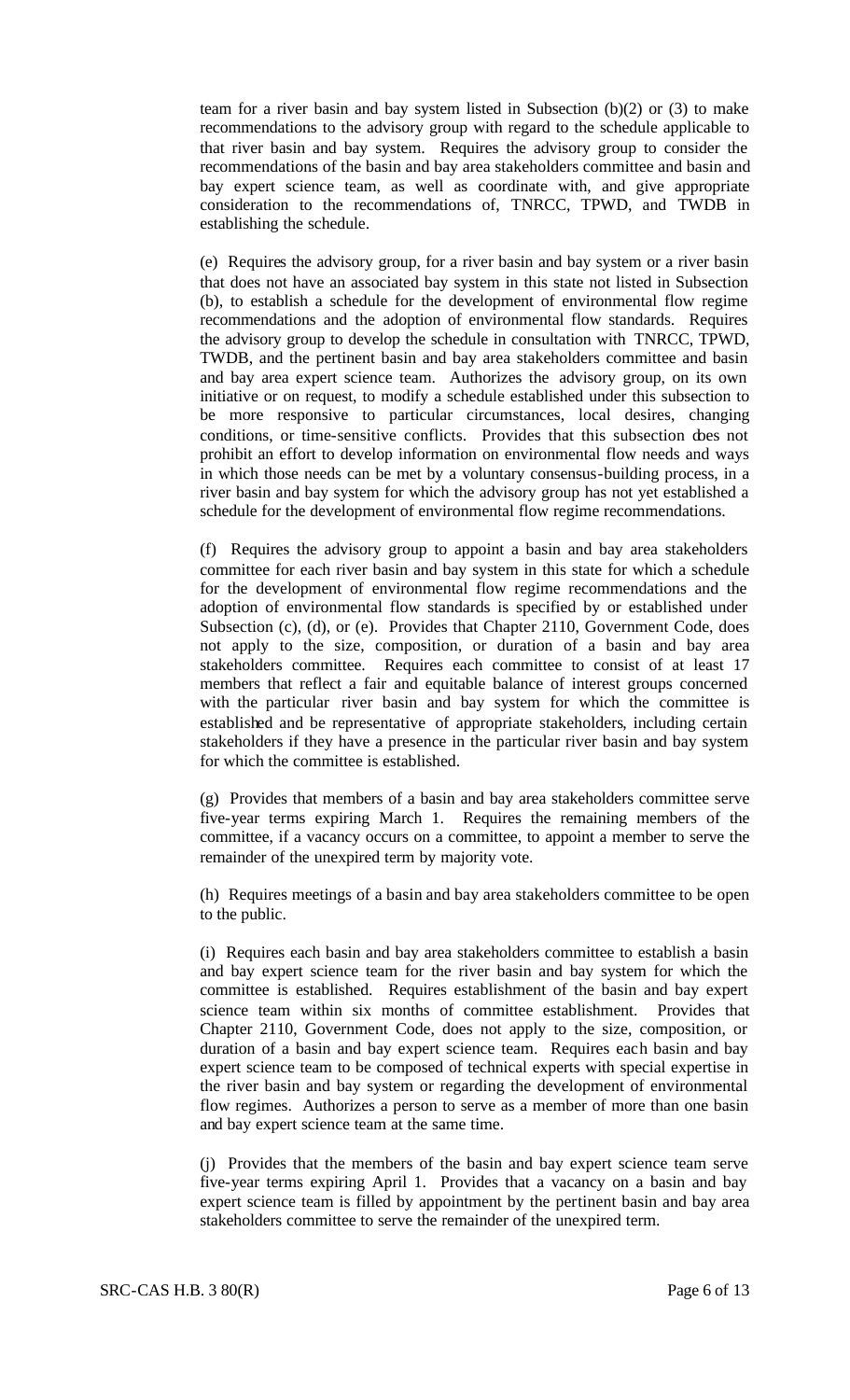(k) Requires the science advisory committee to appoint one of its members to serve as a liaison to each basin and bay expert science team to facilitate coordination and consistency in environmental flow activities throughout the state. Requires TNRCC, TPWD, and TWDB to provide technical assistance to each basin and bay expert science team including information about the studies conducted under Sections 16.058 (Collection of Bays and Estuaries Data: Conduct of Studies) and 16.059 (Collection of Instream Flow Data: Conduct of Studies), and authorizes said state entities to serve as nonvoting members of the basin and bay expert science team to facilitate the deve lopment of environmental flow regime recommendations.

(l) Requires meetings of a basin and bay expert science team, where reasonably practicable, to be open to the public.

(m) Requires each basin and bay expert science team to develop environmental flow analyses and a recommended environmental flow regime for the river basin and bay system for which the team is established through a collaborative process designed to achieve a consensus. Requires the science team, in developing the analyses and recommendations, to consider all reasonably available science, without regard to the need for the water for other uses, and requires the recommendations to be based solely on the best science available. Requires the basin and bay expert science team environmental flow regime recommendations for the Rio Grande below Fort Quitman to exclude any uses attributable to Mexican water flows.

(n) Requires each basin and bay expert science team to submit its environmental flow analyses and environmental flow regime recommendations to the pertinent basin and bay area stakeholders committee, the advisory group, and TNRCC in accordance with the applicable schedule specified by or established under Subsection (c), (d), or (e). Prohibits the basin and bay area stakeholders committee and the advisory group from changing the environmental flow analyses or environmental flow regime recommendations of the basin and bay expert science team.

(o) Requires each basin and bay stakeholders committee to review the environmental flow ana lyses and environmental flow regime recommendations submitted by the committee's basin and bay expert science team and consider them in conjunction with other factors, including the present and future needs for water for other uses related to water supply planning in the pertinent river basin and bay system. Requires the basin and bay area stakeholders committee for the Rio Grande to consider the water accounting requirements for any international water sharing treaty, minutes, and agreement applicable to the Rio Grande and the effects on allocation of water by the Rio Grande water master in the middle and lower Rio Grande. Prohibits the Rio Grande basin and bay expert science team from recommending any environmental flow regime that would result in a violation of a treaty or court decision. Requires the basin and bay area stakeholders committee to develop recommendations regarding environmental flow standards and strategies to meet the environmental flow standards and submit those recommendations to TNRCC and to the advisory group in accordance with the applicable schedule specified or established under Subsection (c), (d), or (e). Requires the basin and bay area stakeholders, in developing its recommendations, to operate on a consensus basis to the maximum extent possible.

(p) Requires each basin and bay area stakeholder committee, with the assistance of the pertinent basin and bay expert science team, in recognition of the importance of adaptive management, after submitting its recommendations regarding environmental flow standards and strategies to meet the environmental flow standards to TNRCC, to prepare and submit a work plan for approval by the advisory group. Sets forth content requirements for the work plan.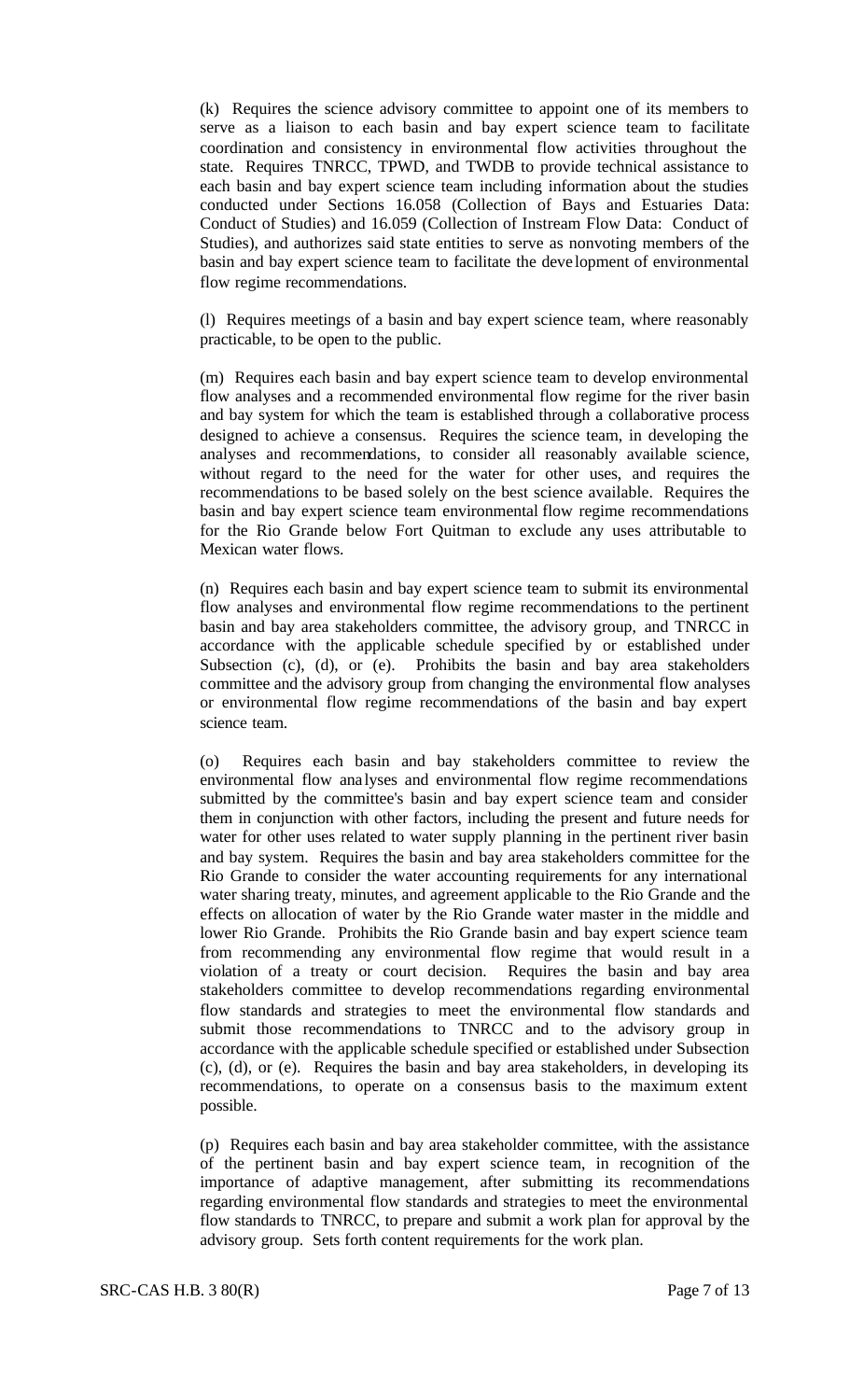(q) Requires the advisory group, with input from the science advisory committee, in accordance with the applicable schedule specified or established under Subsection (c), (d), or (e), to review the environmental flow analyses and environmental flow regime recommendations submitted by each basin and bay expert science team. Requires the advisory group, if appropriate, to submit comments on the analyses and recommendations to TNRCC for use by TNRCC in adopting rules under Section 11.1471. Requires comments to be submitted not later than six months after the date of receipt of the recommendations.

(r) Authorizes an estuary advisory council, in the event TNRCC, by permit or order, has established said council with specific duties related to implementation of permit conditions for environmental flows, to continue in full force and effect and requires such council to act as and perform the duties of the basin and bay area stakeholders committee under this section, notwithstanding the other provisions of this section. Requires such council to add members from stakeholder groups and from appropriate science and technical groups, if necessary, to fully meet the criteria for membership established in Subsection (f) and requires such council to operate under the provisions of this section.

(s) Abolishes each basin and bay area stakeholders committee and basin and bay expert science team on the date the advisory group is abolished under Section 11.0236(m).

Sec. 11.0237. WATER RIGHTS FOR INSTREAM FLOWS DEDICATED TO ENVIRONMENTAL NEEDS OR BAY AND ESTUARY INFLOWS. (a) Prohibits TNRCC from issuing a new permit for instream flows dedicated to environmental needs or bay and estuary inflows. Authorizes TNRCC to approve an application to amend an existing permit or certificate of adjudication to change the use to or add a use for instream flows dedicated to environmental needs or bay and estuary inflows.

(b) Provides that this section does not alter TNRCC's obligations under Sections 11.042(b) or (c), 11.046(b), 11.085(k)(2)(F), 11.134(b)(3)(D), 11.147, 11.1471, 11.1491, 11.150, 11.152, 16.058, or 16.059.

SECTION 8. Amends Section 11.082(b), Water Code, to authorize the state to seek to recover those penalties prescribed in Subsection (a) regardless of whether a watermaster has been appointed for the water division, river basin, or segment of a river basin where the unlawful use is alleged to have occurred. Makes a nonsubstantive change.

SECTION 9. Amends Section 11.0841, Water Code, by adding Subsection (c), as follows:

(c) Provides that for purposes of this section, TPWD has:

(1) the rights of a holder of a water right that is held in the Texas Water Trust, including the right to file suit in a civil court to prevent the unlawful use of such a right; and

(2) the right to act in the same manner that a holder of a water right may act to protect the holder's rights in seeking to prevent any person from appropriating water in violation of a set-aside established by the commission under Section 11.1471 to meet instream flow needs or freshwater inflow needs; and

(3) the right to file suit in a civil court to prevent the unlawful use of a set-aside established under Section 11.1471.

SECTION 10. Amends Section 11.0842(a), Water Code, to authorize TNRCC to assess an administrative penalty for a violation relating to a water division or a river basin or segment of a river basin regardless of whether a watermaster has been appointed for the water division or river basin or segment of the river basin. Makes a nonsubstantive change.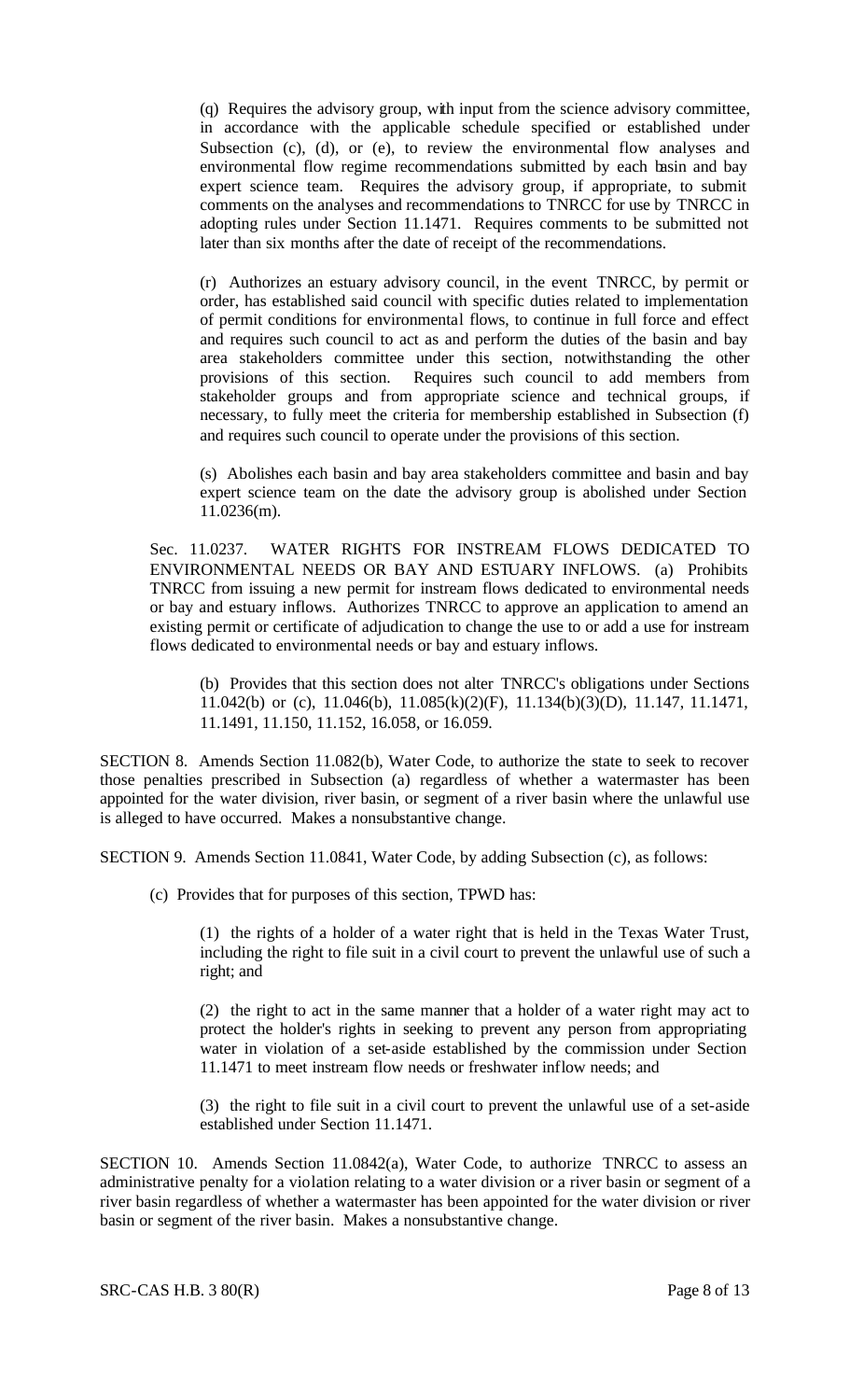SECTION 11. Amends Section 11.0843(a), Water Code, to authorize the executive director of TNRCC, or a person designated by the executive director, including a watermaster or the watermaster's deputy, upon witnessing a violation of this chapter, a rule, order, or a water right issued under this chapter, to issue the alleged violator a field citation alleging that a violation has occurred and providing the alleged violator with specific options. Makes nonsubstantive changes.

SECTION 12. Amends Section 11.134(b), Water Code, to require TNRCC to grant the application for appropriations only if the proposed appropriation considers any applicable environmental flow standards established under Section 11.1471. Makes a nonsubstantive change.

SECTION 13. Amends Section 11.147, Water Code, by amending Subsections (b), (d), and (e) and adding Subsections (e-1), (e-2), and (e-3), as follows:

(b) Requires TNRCC, for permits to store, take, or divert water issued within an area that is 200 river miles of the coast, to commence from the mouth of the river thence inland, to include in the permit any conditions necessary to maintain beneficial inflows to any affected bay and estuary system, to the extent practicable when considering all public interests and the studies mandated by Section 16.058 as evaluated under Section 11.1491. Deletes existing text regarding conditions necessary to maintain beneficial inflows.

(d) Requires TNRCC, in determining what conditions to include in the permit under this subsection, to consider the studies mandated by Section 16.059 and any water quality assessment performed under Section 11.150.

(e) Requires TNRCC, in determining what conditions to include in the permit under this subsection, to consider any assessment performed under Section 11.152.

(e-1) Requires any permit for a new appropriation of water or an amendment to an existing water right that increases the amount of water authorized to be stored, taken, or diverted to include a provision allowing TNRCC to adjust the conditions included in the permit or water right to provide for protection of instream flows or freshwater inflows. Prohibits a provision, with respect to an amended water right, from authorizing TNRCC to adjust a condition of the amendment other than a condition that applies only to the increase in the amount of water to be stored, taken, or diverted authorized by the amendment. Provides that this subsection does not affect an appropriation of or an authorization to store, take, or divert water under a permit or amendment to a water right issued before September 1, 2007. Requires TNRCC to adjust the conditions upon determining, through an expedited public comment process, that such an adjustment is appropriate to achieve compliance with applicable environmental flow standards adopted under Section 11.1471. Sets forth specific prohibitions and requirements of the adjustment under this subsection.

(e-2) Entitles any water right holder who makes a contribution or amends a water right as described by Subsection (e-1)(3) to appropriate credit for the benefits of the contribution or amendment against the adjustment of the holder's water right under Subsection (e-1).

(e-3) Requires TNRCC, notwithstanding Subsections (b)-(e), for the purpose of determining the environmental flow conditions necessary to maintain freshwater inflows to an affected bay and estuary system, existing instream uses and water quality of a stream or river, or fish and aquatic wildlife habitats, to apply any applicable environmental flow standard, including environmental flow set-aside, adopted under Section 11.1471 instead of considering the factors specified by those subsections.

SECTION 14. Amends Subchapter D, Chapter 11, Water Code, by adding Section 11.1471, as follows:

Sec. 11.1471. ENVIRONMENTAL FLOW STANDARDS AND SET-ASIDES (a) Requires TNRCC, by rule, to: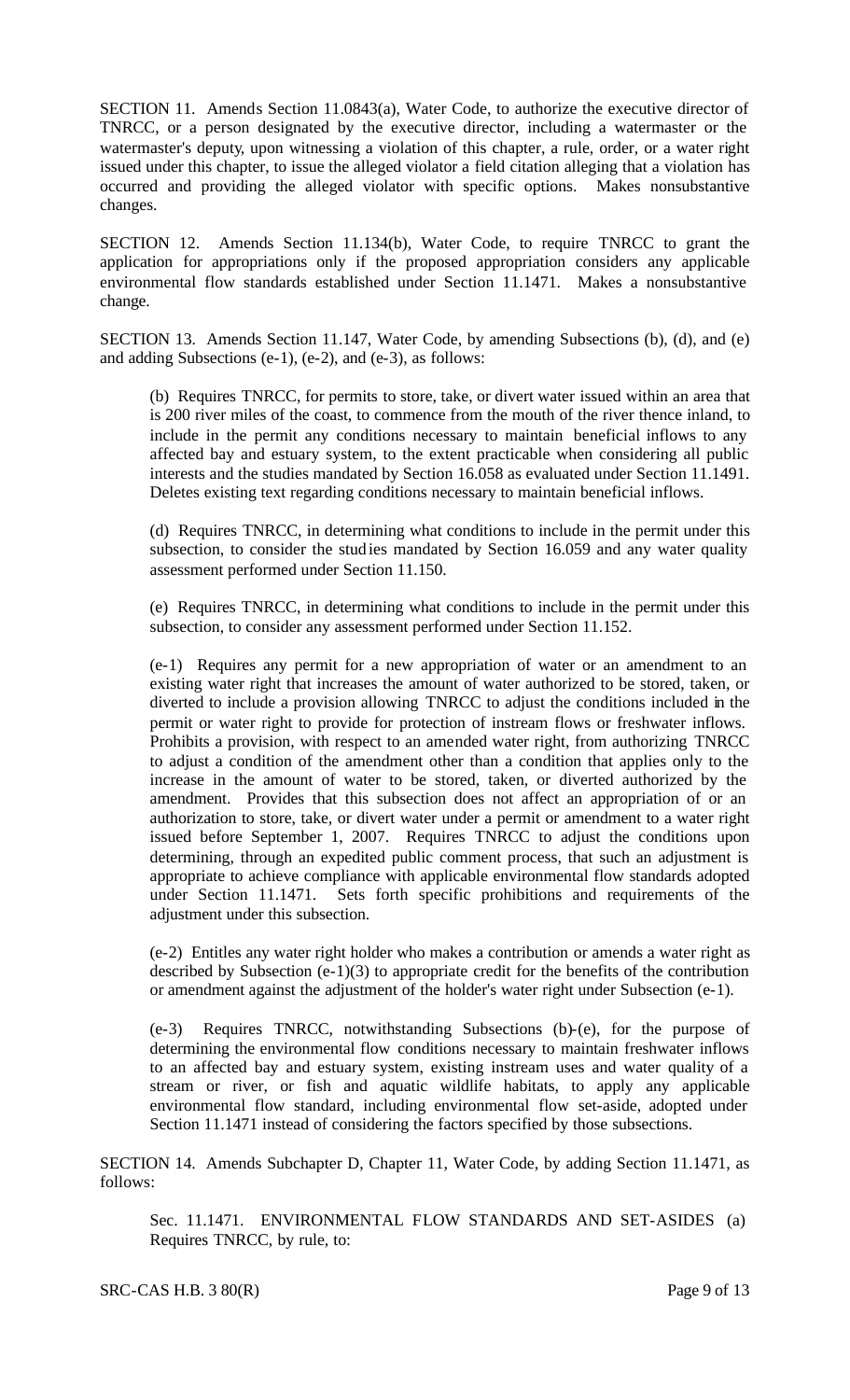(1) adopt appropriate environmental flow standards for each river basin and bay system in this state that are adequate to support a sound ecological environment, to the maximum extent reasonable considering other public interests and other relevant factors;

(2) establish an amount of unappropriated water, if available, to be set aside to satisfy the environmental flow standards to the maximum extent reasonable when considering human water needs; and

(3) establish procedures for implementing an adjustment of the conditions included in a permit or an amended water right as provided by Section 11.147(e-1) and (e-2).

(b) Requires TNRCC, in adopting environmental flow standards for a river basin and bay system under Subsection (a)(1), to consider specific factors regarding the definition of the geographical extent of the river basin and bay system, the definition and designation of the river basin, schedule for the adoption of environmental flow standards, the environmental flow analyses and recommended environmental flow regime developed by the applicable basin and bay expert science team, recommendations and strategies, comments submitted by the advisory group to TNRCC, specific characteristics of the river basin and bay system, economic factors, the human and other competing water needs in the river basin and bay system, reasonably available scientific information, and any other appropriate information.

(c) Requires environmental flow standards adopted under Subsection (a)(1) to consist of a schedule of flow quantities, reflecting seasonal and yearly fluctuations that may vary geographically by specific location in a river basin and bay system.

(d) Prohibits TNRCC, as provided by Section 11.023, from issuing a permit for a new appropriation or an amendment to an existing water right that increases the amount of water authorized to be stored, taken, or diverted if the issuance of the permit or amendment would impair an environmental flow set-aside established under Subsection (a)(2). Requires a permit for a new appropriation or an amendment to an existing water right that increases the amount of water authorized to be stored, taken, or diverted that is issued after the adoption of an applicable environmental flow set-aside to contain appropriate conditions to ensure protection of the environmental flow set-aside.

(e) Requires an environmental flow set-aside established under Subsection (a)(2) for a river basin and bay system other than the middle and lower Rio Grande to be assigned a priority date corresponding to the date TNRCC receives environmental flow regime recommendations from the applicable basin and bay expert science team and be included in the appropriate water availability models in connection with an application for a permit for a new appropriation or for an amendment to an existing water right that increases the amount of water authorized to be stored, taken, or diverted.

(f) Authorizes an environmental flow standard or environmental flow set-aside adopted under Subsection (a) to be altered by TNRCC in a rulemaking process undertaken in accordance with a schedule established by TNRCC. Requires TNRCC, in establishing a schedule, to consider the applicable work plan approved by the advisory group under Section 11.02362(p). Prohibits TNRCC's schedule from providing for the rulemaking process to occur more frequently than once every 10 years unless the work plan provides for a periodic review under Section  $11.02362(p)$  to occur more frequently than once every 10 years. Authorizes TNRCC, in that event, to provide for the rulemaking process to be undertaken in conjunction with the periodic review upon determining that schedule to be appropriate. Requires a rulemaking process undertaken under this subsection to provide for the participation of stakeholders having interests in the particular river basin and bay system for which the process is undertaken.

SECTION 15. Amends the heading to Section 11.148, Water Code, to read as follows: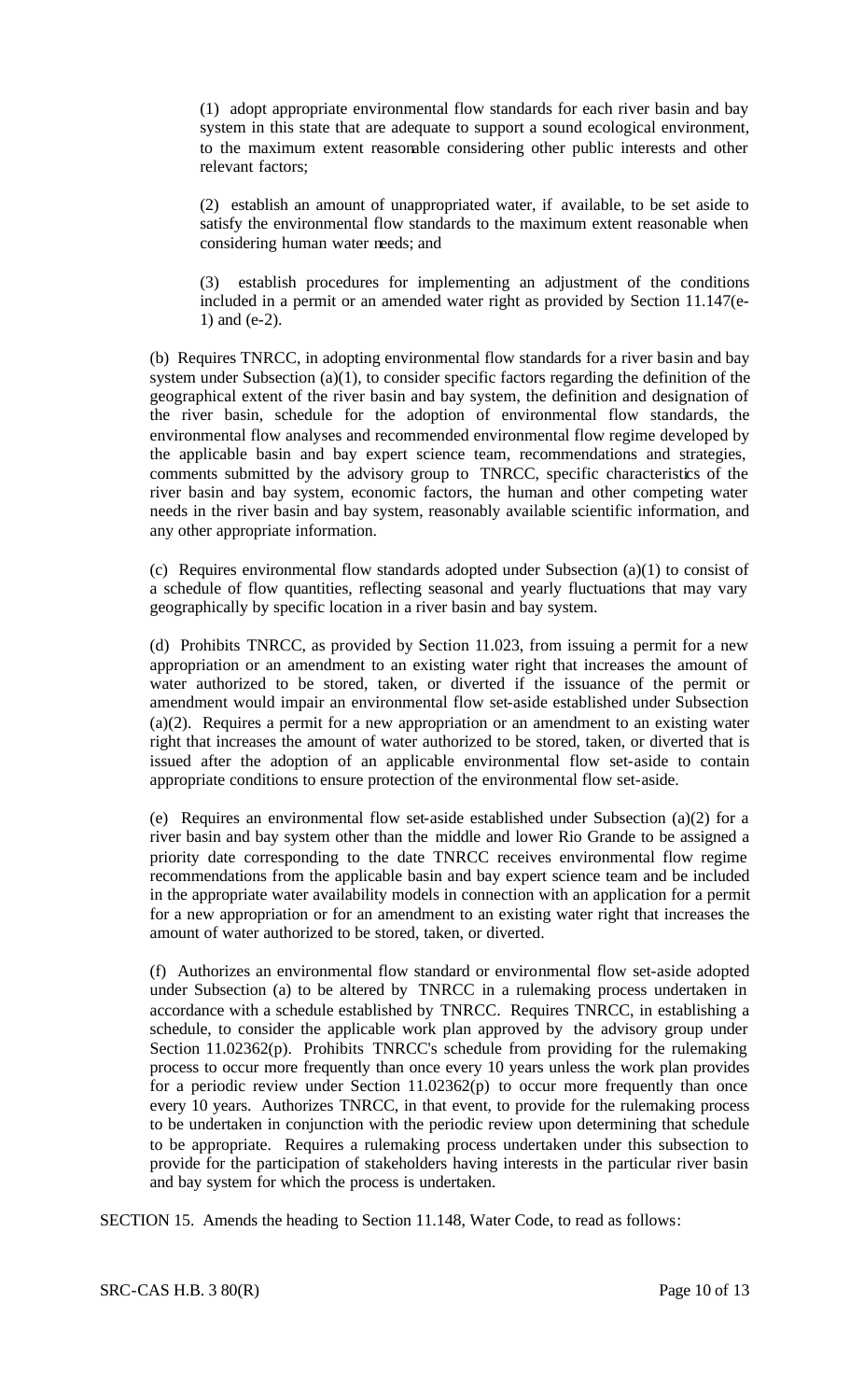Sec. 11.148. EMERGENCY SUSPENSION OF PERMIT CONDITIONS AND EMERGENCY AUTHORITY TO MAKE AVAILABLE WATER SET ASIDE FOR ENVIRONMENTAL FLOWS.

SECTION 16. Amends Section 11.148, Water Code, by adding Subsection (a-1) and amending Subsections (b) and (c), as follows:

(a-1) Authorizes state water that is set aside by TNRCC to meet the needs for freshwater inflows to affected bays and estuaries and instream uses under Section 11.1471 (a)(2) to be made available temporarily for other essential beneficial uses, if TNRCC finds that an emergency exists that cannot practically be resolved in another way.

(b) Requires TNRCC, before suspending a permit condition under Subsection (a) or making water available temporarily under Subsection (a-1), to give written notice to TPWD of the proposed action, rather than suspension. Requires TNRCC to give TPWD an opportunity to submit comments on the proposed action within 72 hours from the time TNRCC is required to consider those comments before issuing its order implementing the proposed action. Makes conforming changes.

(c) Authorizes TNRCC to suspend the permit condition under Subsection (a) or make water available temporarily under Subsection (a-1) without notice to any other interested party other than TPWD as provided by Subsection (b).

SECTION 17. Amends Section 11.1491(a), Water Code, to require publication of reports completed under this section to be submitted for comment to TNRCC, TPWD, the advisory group, the science advisory committee, and any applicable basin and bay area stakeholders committee and basin and bay expert science team. Makes conforming and nonsubstantive changes.

SECTION 18. Amends Section 11.329(g), Water Code, to prohibit TNRCC from assessing costs under this section against a holder of a water right placed in the Texas Water Trust for a term of at least 20 years. Deletes existing text regarding this subsection affecting the fees assessed on a water right holder by TNRCC under specific statutes.

SECTION 19. Amends Section 11.404(e), Water Code, to prohibit the court from assessing costs and expenses under this section against a holder of a water right placed in the Texas Water Trust for a term of at least 20 years.

SECTION 20. Amends Subchapter I, Chapter 11, Water Code, by adding Section 11.4531, as follows:

Sec. 11.4531. WATERMASTER ADVISORY COMMITTEE. (a) Requires the executive director of TNRCC, for each river basin or segment of a river basin for which the executive director appoints a watermaster under this subchapter, to appoint a watermaster advisory committee (watermaster committee) consisting of at least nine but not more than 15 members. Requires a member of the watermaster committee to be a holder of a water right or a representative of a holder of a water right in the river basin or segment of the river basin for which the watermaster is appointed. Requires the executive director, in appointing members to the watermaster committee, to consider geographic representation; amount of water rights held; different types of holders of water rights and users, including water districts, municipal suppliers, irrigators, and industrial users; and experience and knowledge of water management practices.

(b) Provides that a watermaster committee member is not entitled to reimbursement of expenses or to compensation.

(c) Provides that a watermaster committee member serves a two-year term expiring August 31 of each odd-numbered year and holds office until a successor is appointed.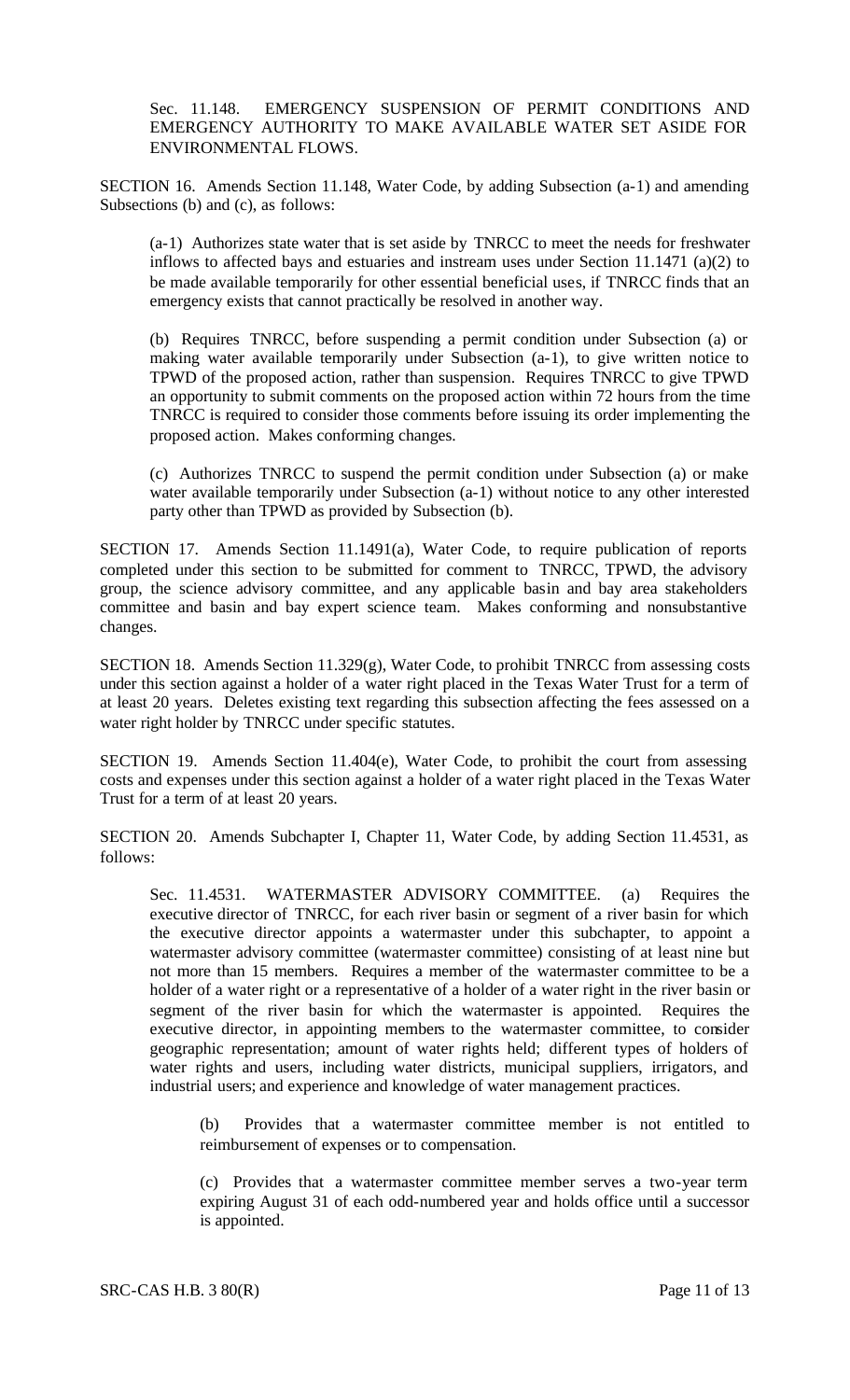(d) Requires the watermaster committee to meet within 30 days after the date the initial appointments have been made and to select a presiding officer to serve a one-year term. Requires the committee to meet regularly as necessary.

(e) Requires the watermaster committee to make specific recommendations, reviews, and comments, and perform other advisory duties as requested by the executive director of TNRCC.

SECTION 21. Amends Sections 11.454 and 11.455, Water Code, as follows:

Sec. 11.454. DUTIES AND AUTHORITY OF THE WATERMASTER. Provides that Section 11.327 applies to the duties and authority of a watermaster appointed for a river basin or segment of a river basin under this subchapter in the same manner as the section applies to the duties and authority of a watermaster appointed for a water division under Subchapter G. Deletes existing text regarding duties of a watermaster.

Sec. 11.455. New heading: COMPENSATION AND EXPENSES OF WATERMASTER. (a) Provides that Section 11.329 applies to the payment of the compensation and expenses of a watermaster appointed for a river basin or segment of a river basin under this subchapter in the same manner as that section applies to the payment of the compensation and expenses of a watermaster appointed for a water division under Subchapter G.

(b) Requires the executive director of TNRCC to deposit the assessments collected under this section to the credit of the watermaster fund.

(c) Authorizes money deposited under this section to the credit of the watermaster fund to be used only for the purposes specified by Section 11.3291 with regard to the watermaster operation under this subchapter with regard to which the assessments were collected. Deletes existing text authorizing TNRCC to assess the costs of the watermaster against all persons who hold water rights in the river basin or segment of the river basin under the watermaster's jurisdiction.

SECTION 22. Amends Subchapter F, Chapter 15, Water Code, by adding Section 15.4063, as follows:

Sec. 15.4063. ENVIRONMENTAL FLOWS FUNDING. Authorizes TWDB to authorize the use of money in the research and planning fund for certain compensations and contracts.

SECTION 23. Amends Section 16.059(d), Water Code, to require the priority studies to be completed not later than December 31, 2016, rather than 2010.

SECTION 24. Reenacts and amends Section 26.0135(h), Water Code, as amended by Chapters 234 and 965, Acts of the 77th Legislature, Regular Session, 2001, as follows:

(h) Provides that irrigation water rights, non-priority hydroelectric rights of a water right holder that owns or operates privately owned facilities that collectively have a capacity of less than two megawatts, and water rights held in the Texas Water Trust for terms of at least 20 years will not be subject to the assessment to recover the costs of administering water quality management programs. Makes nonsubstantive changes.

SECTION 25. Repealer: Section 11.1491(b) (regarding creation and establishment of advisory council for data collection and studies), Water Code.

SECTION 26. (a) Requires the governor, lieutenant governor, and speaker of the house of representatives to appoint the initial members of the advisory group as provided by Section 11.0236, Water Code, as amended by this Act, as soon as practicable on or after the effective date of this Act.